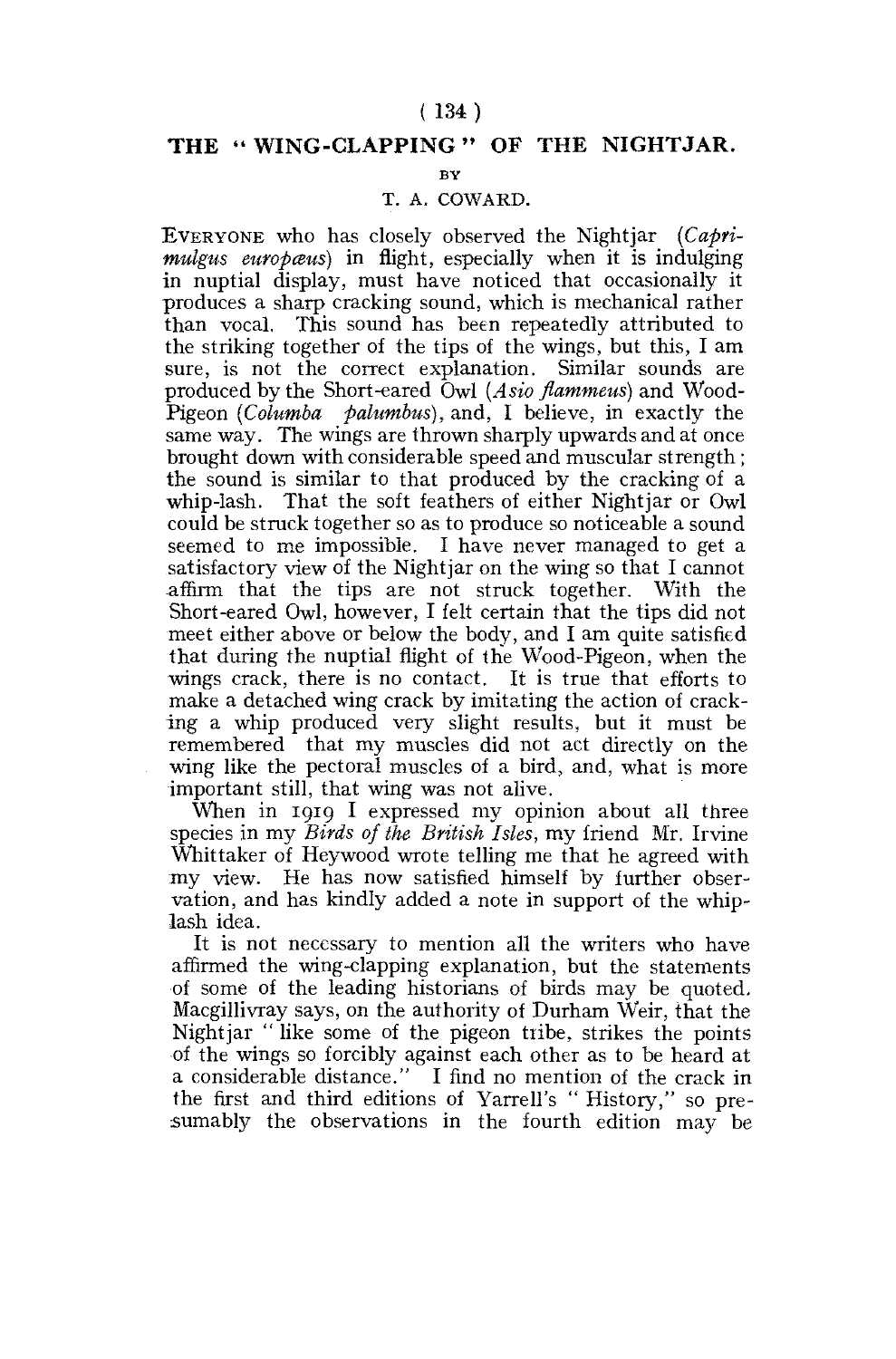# **VOL. XXII.] " WING-CLAPPING " OF NIGHTJAR** 135

attributed to Newton, who edited this volume. His remarks are most interesting, for he was evidently puzzled. "On the wing . . . the cock occasionally produces another and equally •extraordinary sound, which by some excellent observers has been called a squeak, but to the writer is exactly like that which can be made by swinging a whip-thong in the air. How the bird produces this sound is unknown, but it often accompanies a sudden change in the direction of flight, and especially a sudden shooting aloft which ends in a downward glide. When disturbed from rest, something of the same kind may also be often heard, but then it would seem to be the result of smiting the wings together, though at other times the flight is noiseless."

Seebohm is less clear, for he talks of " a whooping sound ; but how this is performed, whether by the throat or the wings, is at present unknown." Sharpe, next to publish, refers to " a cracking noise, which is apparently produced by striking its wings together over its back, after the manner of a Wood-Pigeon." Saunders, in 1899, says that "the wings are sometimes brought into contact and produce a loud clap," and Dr. Eagle Clarke, in the new edition, adds the words " above the back " after " contact."

Kirkman gives two second-hand observations, the first by Dr. Heinroth who watched the bird in captivity during display: " the enraptured bird flying in a fierce frenzy through the room, smiting its wings with resounding force above its back." The other is on the authority of Ussher and Warren : " When about to smite the wings the Nightjar slackens his pace, gives a kind of leap in the air, at the same time straightening the wings, and striking the backs of them together." Finally, in the *Practical Handbook,* Oldham says: "A loud clap is often produced by bird in flight smiting its wings together above its back."

Similar repeated assertions of wing-smiting are made about the Short-eared Owl and Wood-Pigeon, but it is unnecessary to quote them.

Newton and Ussher and Warren both refer to the visible rise or " leap in the air " of the bird ; this anyone may observe in the Wood-Pigeon. In the Owl that I watched the lift of the body, caused by the downward stroke of the wings, was very noticeable.

When so many acknowledged authorities make similar assertions it seems presumptuous to express an opposite opinion, yet I believe that Mr. Whittaker's observations confirm my theory, and hope to hear unbiassed opinions.